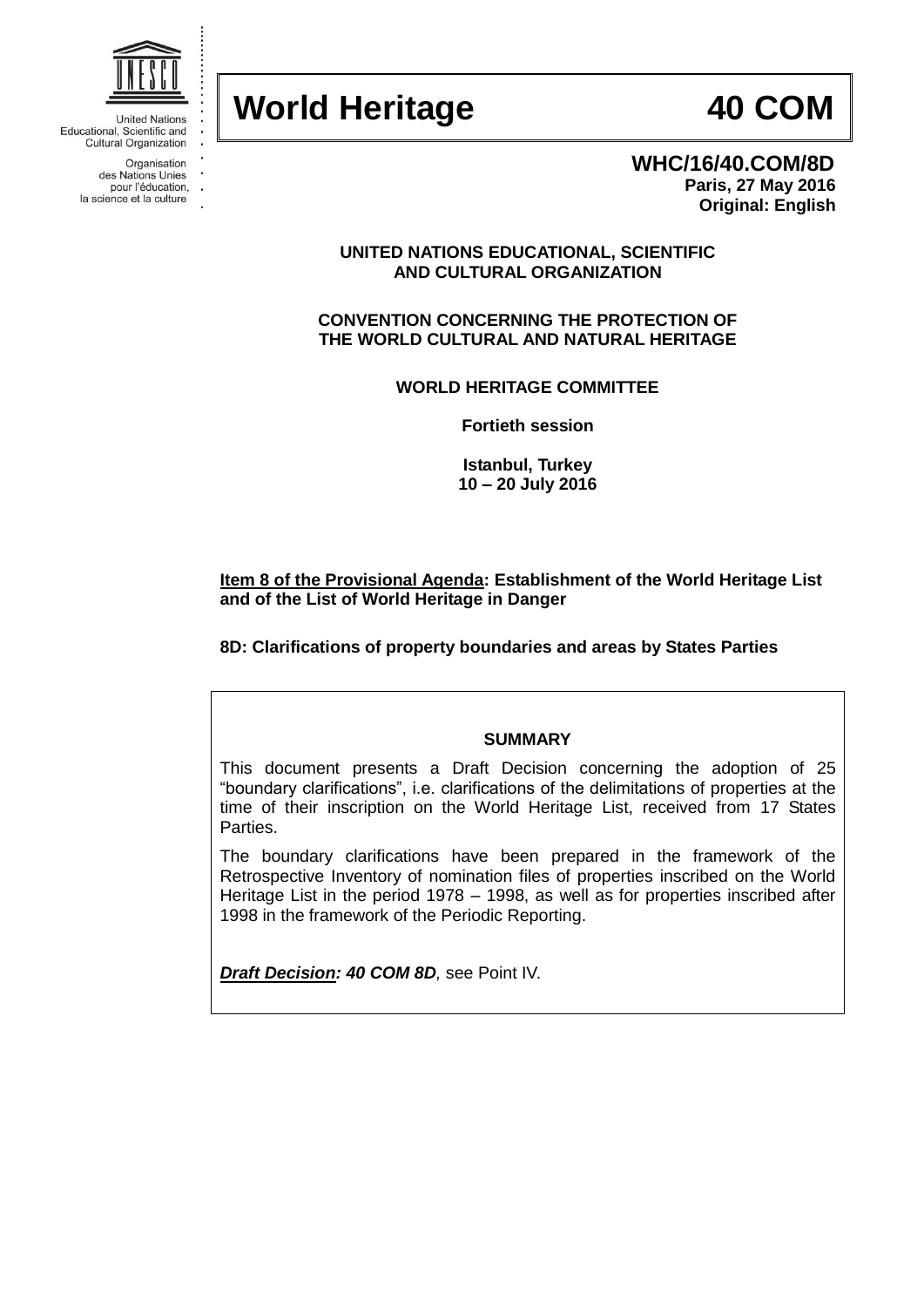# **I. RETROSPECTIVE INVENTORY**

- 1. The Retrospective Inventory, an in-depth examination of the nomination dossiers available at the World Heritage Centre, ICOMOS and IUCN, was initiated in 2004 and endorsed by the World Heritage Committee at its 7th Extraordinary Session (UNESCO, 2004; Decision **7 EXT.COM 7.1**).
- 2. The objective of the Retrospective Inventory is the identification and collection of data such as information on boundaries, serial components and area of properties for early inscribed World Heritage properties where the available information is missing or not adequate. This data plays a key role in different statutory processes, such as reactive monitoring, modification of boundaries and Periodic Reporting of World Heritage properties.
- 3. Thus, the Retrospective Inventory gathered important data on the early inscribed properties from 1978 until 1998. All documentation available in the archives of the World Heritage Centre, ICOMOS and IUCN was analysed and inventoried. Clarifications resulting from the Periodic Reporting exercise after 1998 were also included in the review process (see paragraphs 6 and 7 below).

# **II. BOUNDARY CLARIFICATIONS IN THE FRAMEWORK OF RETROSPECTIVE INVENTORY AND PERIODIC REPORTING**

- 4. In the framework of the Retrospective Inventory, all maps provided in the nomination files and in the evaluations of the Advisory Bodies were examined to check whether they included the delimitations of the World Heritage property as inscribed. Problematic cases were subsequently communicated to the States Parties concerned in order for them to provide the missing information on the delimitation of the properties at the time of inscription.
- 5. Since 2004, the Retrospective Inventory process has dealt with more than four hundred properties inscribed on the World Heritage List during the period 1978-1998.
- 6. In parallel, in the course of the second cycle of Periodic Reporting and in reply to Question 1.4 (Maps) of the questionnaire, some States Parties have also provided technically improved maps of inscribed properties. These maps were submitted by States Parties in cases where the cartographic information provided in the nomination dossier at the time of their inscription did not fulfil the current technical requirements as established in paragraph 132 and Section 1.e of Annex 5 of the *Operational Guidelines*.
- 7. Consequently, the present document presents information related to maps of properties inscribed before 1998, and which fall within the Retrospective Inventory process, as well as properties inscribed after 1998, as a result of the Periodic Reporting exercise.

# **III. BOUNDARY CLARIFICATIONS IN 2015**

- 8. Boundary clarifications are considered satisfactory only if: a) they are consistent with the information provided in the nomination dossier, with the evaluation of the concerned Advisory Body(ies) and with the decision of the World Heritage Committee at the time of inscription; b) they meet the current technical requirements, i.e.:
	- are provided on topographic or cadastral maps at the largest available scale (the choice between a topographic or cadastral map depends on the size as well as the category of the property);
	- are provided on maps that:
		- a) show a clearly labelled coordinate grid (or coordinate references for at least four points on the map);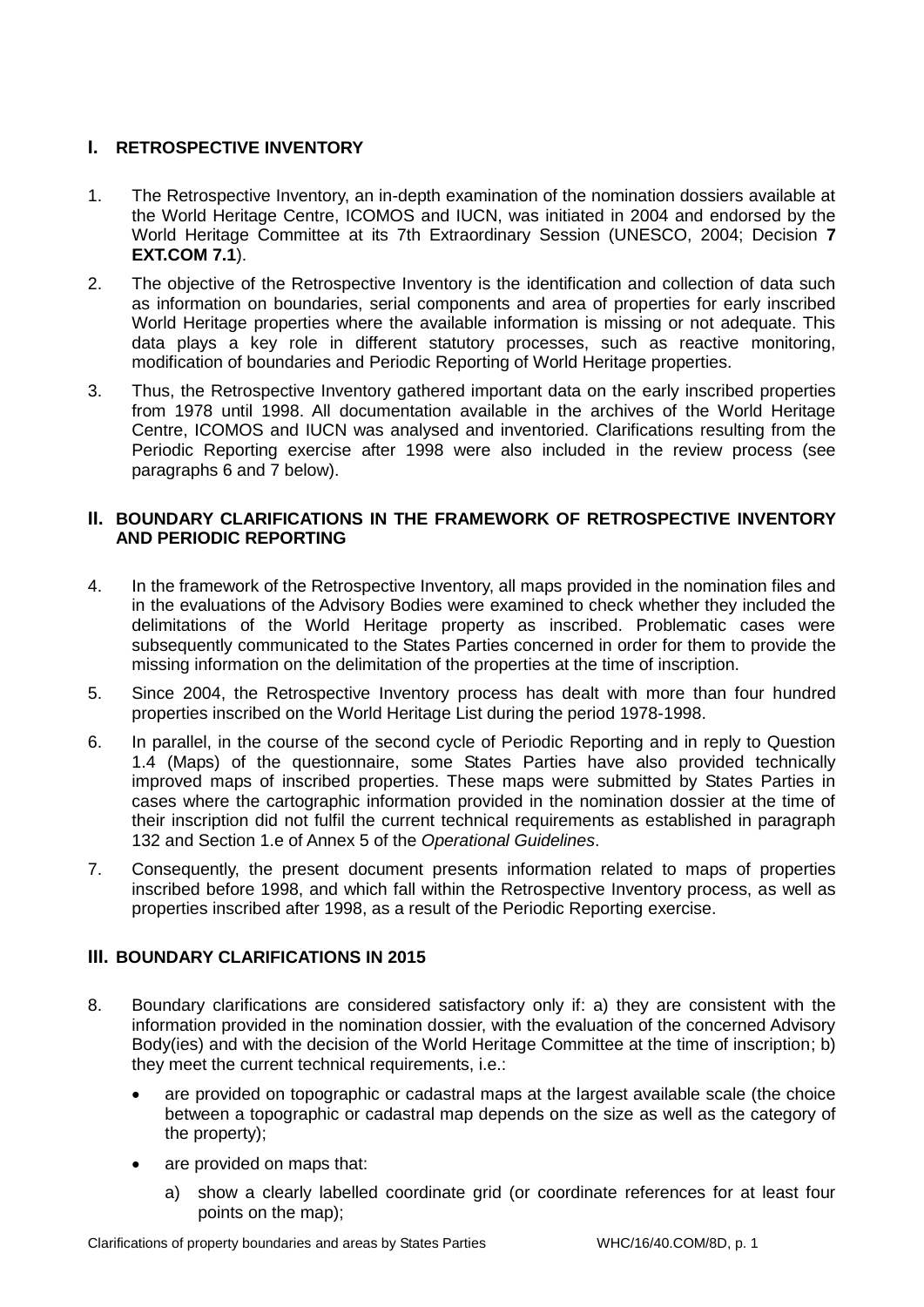- b) include a bar scale;
- c) display a legend in English or French clearly referring to the "boundaries of the World Heritage property" and/or to the "buffer zone of the World Heritage property", if applicable.
- 9. At its 39th session (Bonn, 2015), the World Heritage Committee requested States Parties concerned to submit all requested boundary clarifications **by 1 December 2015** (Decision **39 COM 8D**). Following this decision, letters were addressed to the States Parties concerned, asking for the missing information. Out of the received boundaries clarifications, 25 were considered satisfactory. They are therefore presented to the World Heritage Committee at its 40th session.
- 10. Clarifications are presented by region in alphabetical order (Africa, Arab States, Asia and the Pacific, Europe and North America, Latin America and the Caribbean) and by State Party also in alphabetical order.
- 11. Paragraph 12 presents the list of properties concerned. Annex I presents the detailed information of boundaries clarifications. For each World Heritage property, the following elements are provided:
	- $-$ a table indicating the name of the property, its date of inscription, its identification number and its area in hectares as well as the area in hectares of its buffer zone, whenever applicable;
	- -a technical summary providing further details and explanations;
	- $-i$ f the property is serial, a table listing the serial components and their area in hectares as well as the area in hectares of their buffer zones, whenever applicable;
	- the respective maps are available at the following website <http://whc.unesco.org/en/sessions/40COM/documents/>
- 12. Boundary clarifications for the following properties are presented:

ARAB SATES:

-Syrian Arab Republic: Site of Palmyra;

EUROPE AND NORTH AMERICA:

- Canada: Dinosaur Provincial Park;
- Croatia: Plitvice Lakes National Park;
- Czech Republic: Holy Trinity Column in Olomouc; Litomyšl Castle;
- France: Routes of Santiago de Compostela in France; Place Stanislas, Place de la Carrière and Place d'Alliance in Nancy;
- Germany: Bauhaus and its Sites in Weimar and Dessau; Luther Memorials in Eisleben and Wittenberg;
- -Holy See: Vatican City;
- -Italy: City of Verona;
- Russian Federation: Kremlin and Red Square, Moscow;
- -Spain: Cave of Altamira and Paleolithic Cave Art of Northern Spain; Las Médulas; La Lonja de la Seda de Valencia; San Millán Yuso and Suso Monasteries;
- Sweden: Skogskyrkogården;
- United States of America: La Fortaleza and San Juan National Historic Site in Puerto Rico; Cahokia Mounds State Historic Site; Chaco Culture;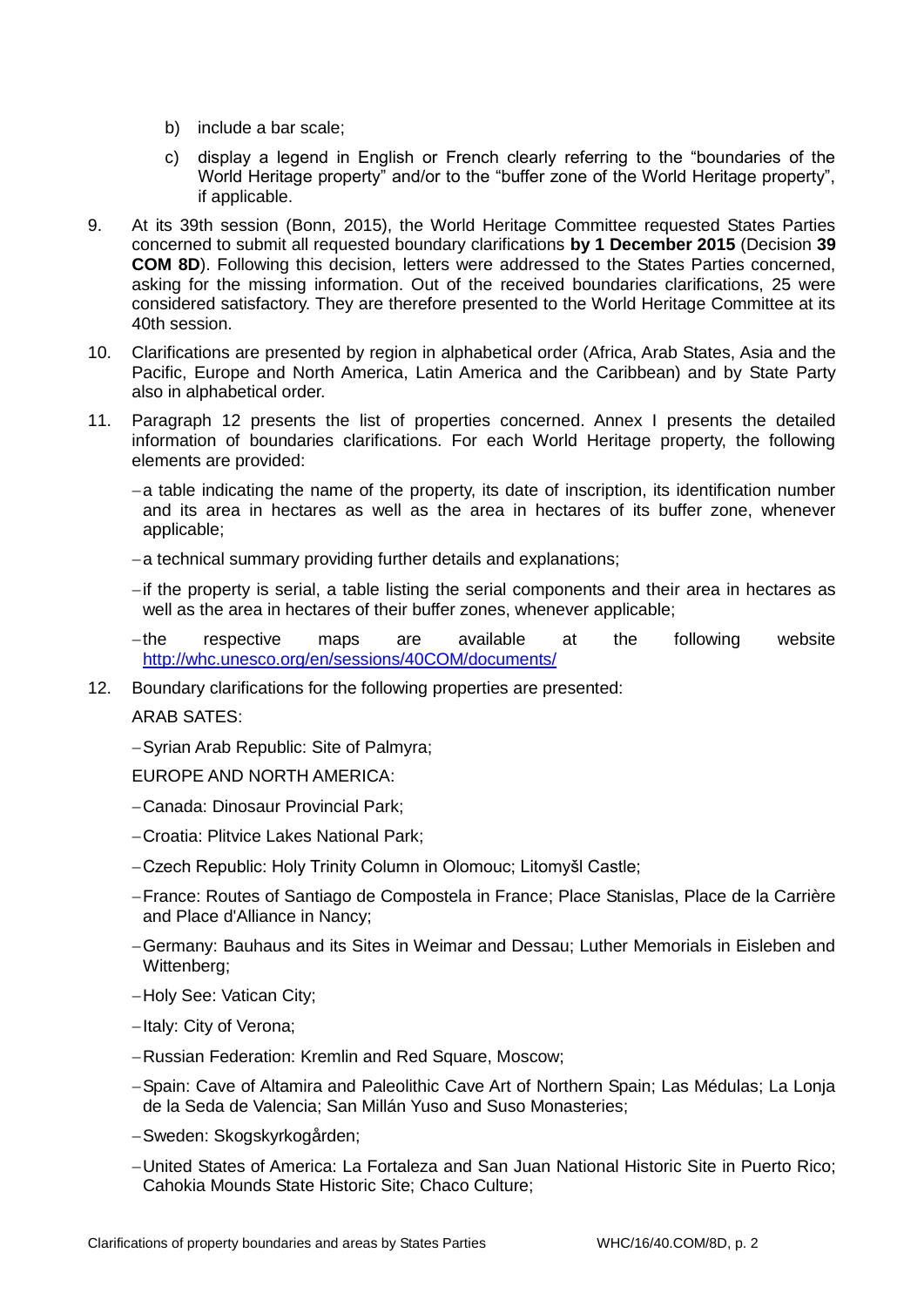# LATIN AMERICA AND THE CARIBBEAN:

- -Belize: Belize Barrier Reef Reserve System;
- Cuba: Old Havana and its Fortifications;
- Mexico: Pre-Hispanic City of Teotihuacan;
- Peru: Huascarán National Park;
- Venezuela (Bolivarian Republic of): Coro and its Port.

# **IV. DRAFT DECISION**

# *Draft Decision: 40 COM 8D*

*The World Heritage Committee,*

- *1. Having examined Document WHC/16/40.COM/8D,*
- *2. Recalling Decision 39 COM 8D, adopted at its 39th session (Bonn, 2015),*
- *3. Acknowledges the excellent work accomplished by States Parties in the clarification of the boundaries of their World Heritage properties and commends them for their efforts to improve the credibility of the World Heritage List;*
- *4. Recalls that the World Heritage Centre and the Advisory Bodies are not able to examine proposals for minor or significant modifications to boundaries of World Heritage properties whenever the delimitations of such properties as inscribed remain unclear;*
- *5. Takes note of the clarifications of property boundaries and areas provided by the States Parties as presented in the Annex of Document WHC/16/40.COM/8D:*

*ARAB STATES:*

*Syrian Arab Republic: Site of Palmyra;*

*EUROPE AND NORTH AMERICA:*

- *Canada: Dinosaur Provincial Park;*
- *Croatia: Plitvice Lakes National Park;*
- *Czech Republic: Holy Trinity Column in Olomouc; Litomyšl Castle;*
- *France: Routes of Santiago de Compostela in France; Place Stanislas, Place de la Carrière and Place d'Alliance in Nancy;*
- *Germany: Bauhaus and its Sites in Weimar and Dessau; Luther Memorials in Eisleben and Wittenberg;*
- *Holy See: Vatican City;*
- *Italy: City of Verona;*
- *Russian Federation: Kremlin and Red Square, Moscow;*
- *Spain: Cave of Altamira and Paleolithic Cave Art of Northern Spain; Las Médulas; La Lonja de la Seda de Valencia; San Millán Yuso and Suso Monasteries;*
- *Sweden: Skogskyrkogården;*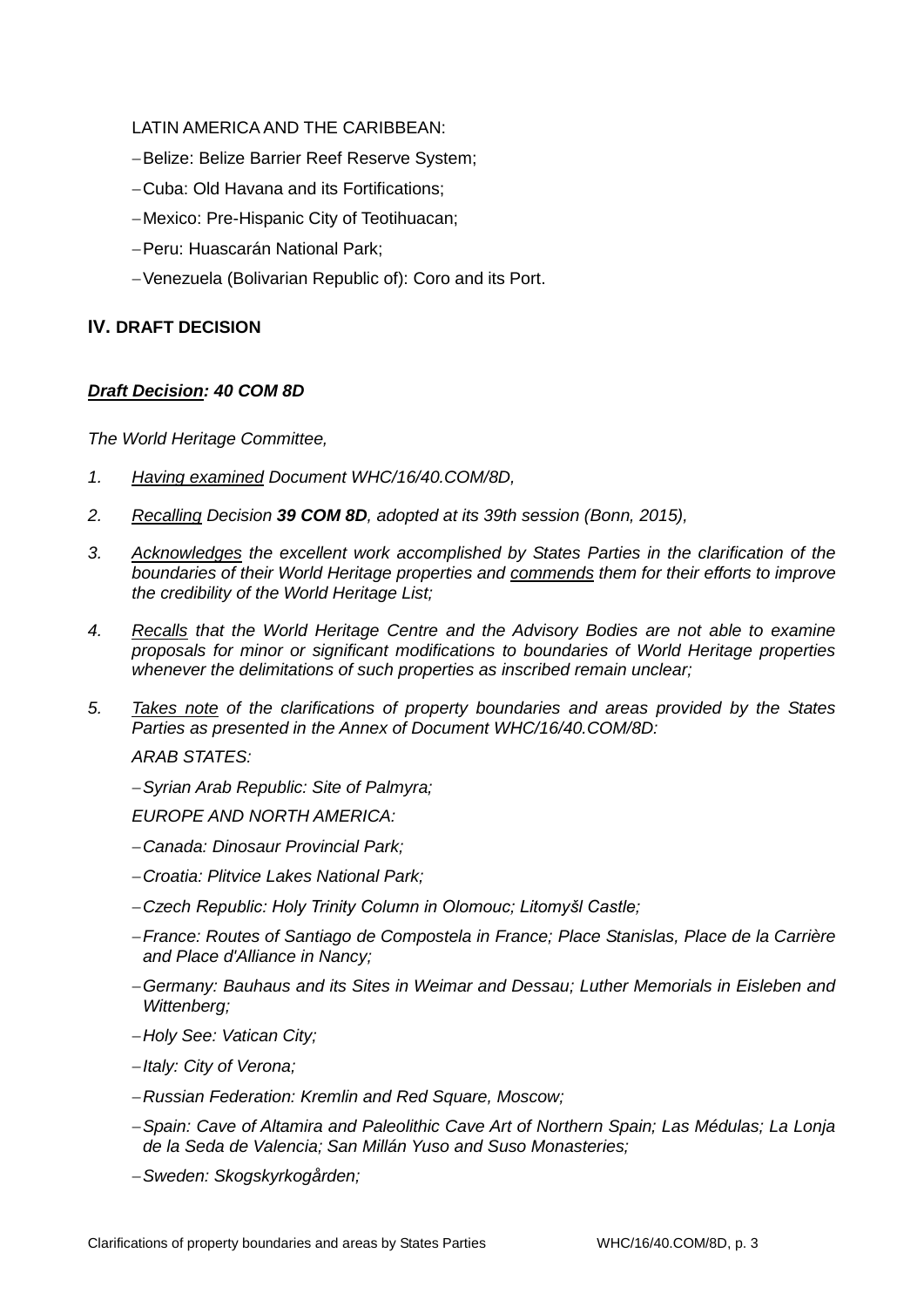- *United States of America: La Fortaleza and San Juan National Historic Site in Puerto Rico; Cahokia Mounds State Historic Site; Chaco Culture;*
- *LATIN AMERICA AND THE CARIBBEAN:*
- *Belize: Belize Barrier Reef Reserve System;*
- *Cuba: Old Havana and its Fortification System;*
- *Mexico: Pre-Hispanic City of Teotihuacan;*
- *Peru: Huascarán National Park;*
- *Venezuela (Bolivarian Republic of): Coro and its Port.*
- *6. Requests the States Parties which have not yet answered the questions raised in the framework of the Retrospective Inventory to provide all clarifications and documentation as soon as possible, and by 1 December 2016 at the latest, for their subsequent examination, if the technical requirements are met, by the 41th session of the World Heritage Committee in 2017.*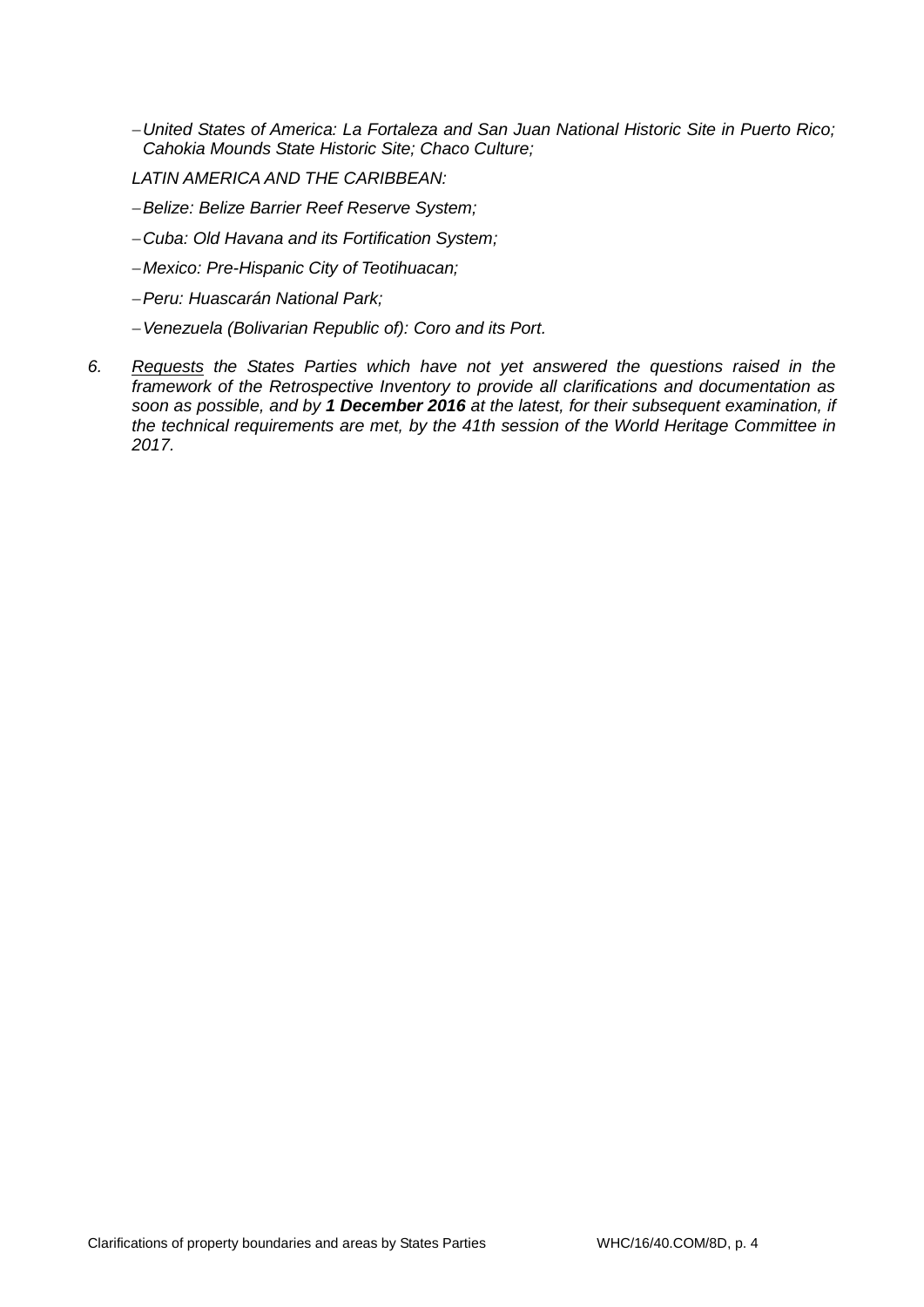All maps for the clarification of boundaries can be found at the following link <http://whc.unesco.org/en/sessions/40COM/documents/> and are consistent with the decision of the World Heritage Committee at the time of the inscription, and/or the evaluation of the relevant Advisory Body and/or the Nomination.

# **ARAB STATES**

# **SYRIAN ARAB REPUBLIC**

| Property                          | Site of Palmyra |  |
|-----------------------------------|-----------------|--|
| Identification                    | 23              |  |
| Date of inscription               | 1980            |  |
| Area of the inscribed<br>property | 117.68 ha       |  |

## **Technical Summary:**

The State Party has provided a clear map of the property, displaying the boundaries of the inscribed property.

# **EUROPE AND NORTH AMERICA**

# **CANADA**

| Property                                  | Dinosaur Provincial Park |  |
|-------------------------------------------|--------------------------|--|
| Identification                            | 71                       |  |
| Date of inscription                       | 1979                     |  |
| Area of the inscribed 7825 ha<br>property |                          |  |

## **Technical Summary:**

The State Party has provided a clear map of the property, displaying the boundaries of the inscribed property.

# **CROATIA**

| Property                             | Lakes National<br>Plitvice<br>Park |
|--------------------------------------|------------------------------------|
| Identification                       | 98bis                              |
| Date of inscription                  | 1979, 2000                         |
| the inscribed<br>Area of<br>property | 29630.77 ha                        |

#### **Technical Summary:**

The State Party has provided a clarification on the surface of the property.

# **CZECH REPUBLIC**

| Property                          | Holy Trinity Column<br>in<br>Olomouc |
|-----------------------------------|--------------------------------------|
| Identification                    | 859rev                               |
| Date of inscription               | 2000                                 |
| Area of the inscribed<br>property | $0.05$ ha                            |
| Area of the buffer zone           | 85.20 ha                             |

## **Technical Summary:**

The State Party has provided a clear map of the property, displaying the boundaries of the inscribed property and its buffer zone.

| Property                             | Litomyšl Castle |  |
|--------------------------------------|-----------------|--|
| Identification                       | 901             |  |
| Date of inscription                  | 1999            |  |
| inscribed<br>Area of the<br>property | 4.25 ha         |  |
| Area of the buffer zone              | 118.13 ha       |  |

# **Technical Summary:**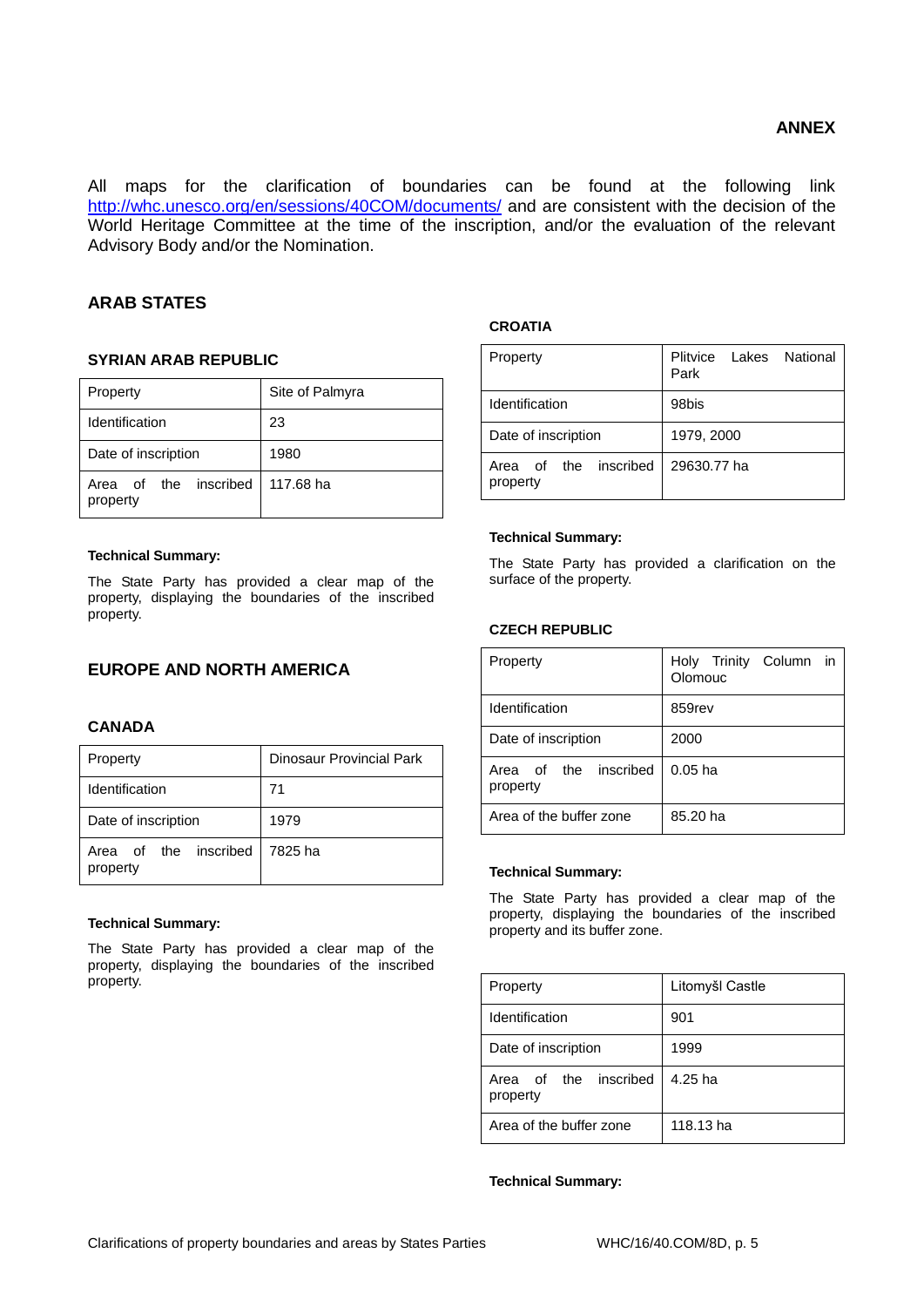The State Party has provided a clear map of the property, displaying the boundaries of the inscribed property and its buffer zone.

# **FRANCE**

| Property                                | Routes of Santiago<br>de<br>Compostela in France |
|-----------------------------------------|--------------------------------------------------|
| Identification                          | 868                                              |
| Date of inscription                     | 1998                                             |
| inscribed<br>Area of<br>the<br>property | 97.21 ha                                         |

#### **Technical Summary:**

The State Party has provided maps of the 78 components of the property, displaying the localisation and the boundaries of each component.

| Property                          | Place Stanislas, Place de<br>la Carrière and Place<br>d'Alliance in Nancy |  |
|-----------------------------------|---------------------------------------------------------------------------|--|
| Identification                    | 229                                                                       |  |
| Date of inscription               | 1983                                                                      |  |
| Area of the inscribed<br>property | 7 ha                                                                      |  |

#### **Technical Summary:**

The State Party has provided a clear map of the property, displaying the boundaries of the inscribed property.

# **GERMANY**

| Property                                | Bauhaus and its Sites in<br>Weimar and Dessau |  |  |
|-----------------------------------------|-----------------------------------------------|--|--|
| Identification                          | 729                                           |  |  |
| Date of inscription                     | 1996                                          |  |  |
| inscribed<br>the<br>Area of<br>property | 3.75 ha                                       |  |  |
| Area of the buffer zone                 | 19.39 ha                                      |  |  |

| <b>Serial ID</b> | Name of site element                                                                        | Area (ha) | Buffer (ha) |
|------------------|---------------------------------------------------------------------------------------------|-----------|-------------|
| 729-001          | Main building of the<br>Weimar Academy for<br>Architecture and Building<br>Arts             | 0.24      | 2.40        |
| 729-002          | The Van-de-Velde<br>building of the Academy<br>for Architecture and<br><b>Building Arts</b> | 0.27      |             |
| 729-003          | The "Haus am Horn"                                                                          | 0.25      | 9.5         |

| 729-004       | <b>The Bauhaus</b>  | 1.73 <sub>1</sub> |       |
|---------------|---------------------|-------------------|-------|
| 729-005       | The Masters' Houses | .26               |       |
| <b>ITOTAL</b> |                     | 3.75              | 19.39 |

#### **Technical Summary:**

The State Party has provided clear maps of the five components of the property, displaying the boundaries of the inscribed property and its buffer zone.

| Property                                | Luther Memorials in<br>Eisleben and Wittenberg |
|-----------------------------------------|------------------------------------------------|
| Identification                          | 783                                            |
| Date of inscription                     | 1996                                           |
| inscribed<br>the<br>Area of<br>property | 0.83                                           |
| Area of the buffer zone                 | 18.59 ha                                       |

| <b>Serial ID</b> | Name of site element              | Area (ha) | Buffer (ha) |
|------------------|-----------------------------------|-----------|-------------|
| 783-001          | Luther's birthplace<br>Eisleben   | 0.08      | 0.56        |
| 783-002          | The house in which<br>Luther died | 0.12      | 1.37        |
| 783-003          | <b>Luther Hall</b>                | 0.16      | 5.57        |
| 783-004          | Melanchthon's house               | 0.12      | 5.57        |
| 783-005          | The Town Church                   | 0.19      | 0.94        |
| 783-006          | The Castle Church                 | 0.16      | 4.58        |
| <b>TOTAL</b>     |                                   | 0.83      | 18.59       |

#### **Technical Summary:**

The State Party has provided clear maps of the six components of the property, displaying the boundaries of the inscribed property and its buffer zone. The State Party also provided a serial nomination table.

### **HOLY SEE**

| Property                          | <b>Vatican City</b> |
|-----------------------------------|---------------------|
| Identification                    | 286                 |
| Date of inscription               | 1984                |
| Area of the inscribed<br>property | 44 ha               |

## **Technical Summary:**

The State Party has provided a clear map of the property, displaying the boundaries of the inscribed property.

# **ITALY**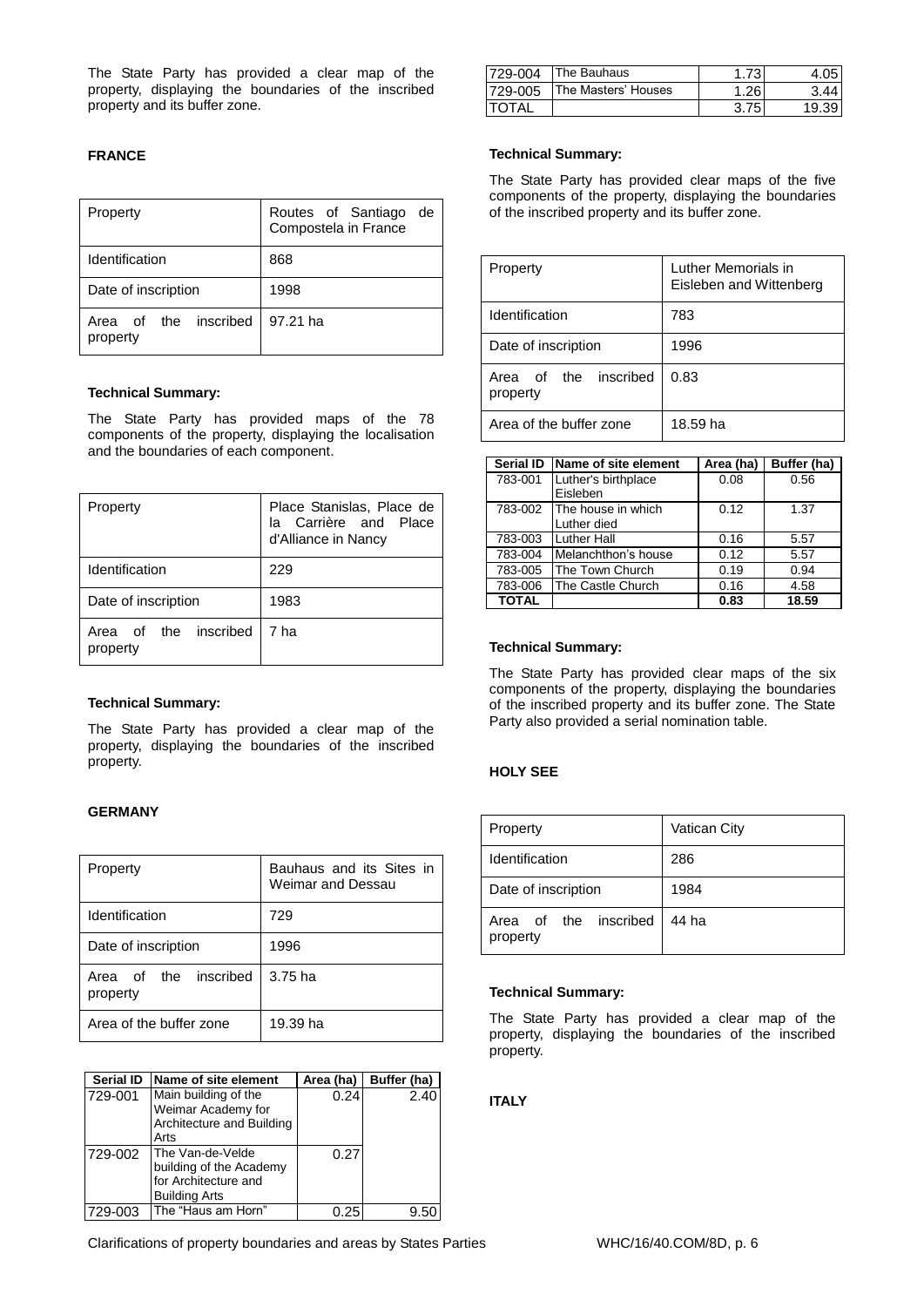| Property                             | City of Verona |
|--------------------------------------|----------------|
| Identification                       | 797rev         |
| Date of inscription                  | 2000           |
| the inscribed<br>Area of<br>property | 444.40 ha      |
| Area of the buffer zone              | 303.98 ha      |

#### **Technical Summary:**

The State Party has provided a clear map of the property, displaying the boundaries of the inscribed property and its buffer zone.

# **RUSSIAN FEDERATION**

| Property                             | Kremlin and Red Square,<br><b>Moscow</b> |
|--------------------------------------|------------------------------------------|
| Identification                       | 545                                      |
| Date of inscription                  | 1990                                     |
| inscribed<br>Area of the<br>property | $42.1$ ha                                |
| Area of the buffer zone              | $1121.3$ ha                              |

#### **Technical Summary:**

The State Party has provided clear maps of the property, displaying the boundaries of the inscribed property and its buffer zone.

#### **SPAIN**

| Property                                                                    | Cave of Altamira and<br>Paleolithic Cave Art of<br>Northern Spain |
|-----------------------------------------------------------------------------|-------------------------------------------------------------------|
| Identification                                                              | 310bis                                                            |
| Date of inscription                                                         | 1985, 2008                                                        |
| Area of the inscribed<br>property                                           | $0.32$ ha                                                         |
| Area of the buffer zone at<br>the time of inscription<br>(before extension) | 16 <sub>ha</sub>                                                  |

#### **Technical Summary:**

The State Party has provided clear maps of the property, displaying the boundaries of the property and its buffer zone at the time of inscription.

| Property                             | Las Médulas |
|--------------------------------------|-------------|
| Identification                       | 803         |
| Date of inscription                  | 1997        |
| inscribed<br>Area of the<br>property | 2208.2 ha   |

| <b>Serial ID</b> | Name of site element                               | Area (ha) |
|------------------|----------------------------------------------------|-----------|
| 803-001          | Zone principal de la mina de oro de<br>Las Médulas | 1879.2    |
| 803-002          | Estéiles de la Balouta                             | 203.6     |
| 803-003          | Estéiles de Valdebría                              | 48.3      |
| 803-004          | Estéiles de Yeres                                  | 77.1      |
| <b>TOTAL</b>     |                                                    | 2208.2    |

#### **Technical Summary:**

The State Party has provided a map of the property, displaying the boundaries of the components of the inscribed property.

| Property                          | La Lonja de la Seda de<br>Valencia |
|-----------------------------------|------------------------------------|
| Identification                    | 782                                |
| Date of inscription               | 1996                               |
| Area of the inscribed<br>property | $0.20$ ha                          |

## **Technical Summary:**

The State Party has provided a map of the property, displaying the boundaries of the inscribed property.

| Property                          | San Millán Yuso and Suso<br>Monasteries |
|-----------------------------------|-----------------------------------------|
| Identification                    | 805                                     |
| Date of inscription               | 1997                                    |
| Area of the inscribed<br>property | 19                                      |
| Area of the buffer zone           | 266 ha                                  |

## **Technical Summary:**

The State Party has provided a map of the property, displaying the boundaries of the inscribed property and its buffer zone.

# **SWEDEN**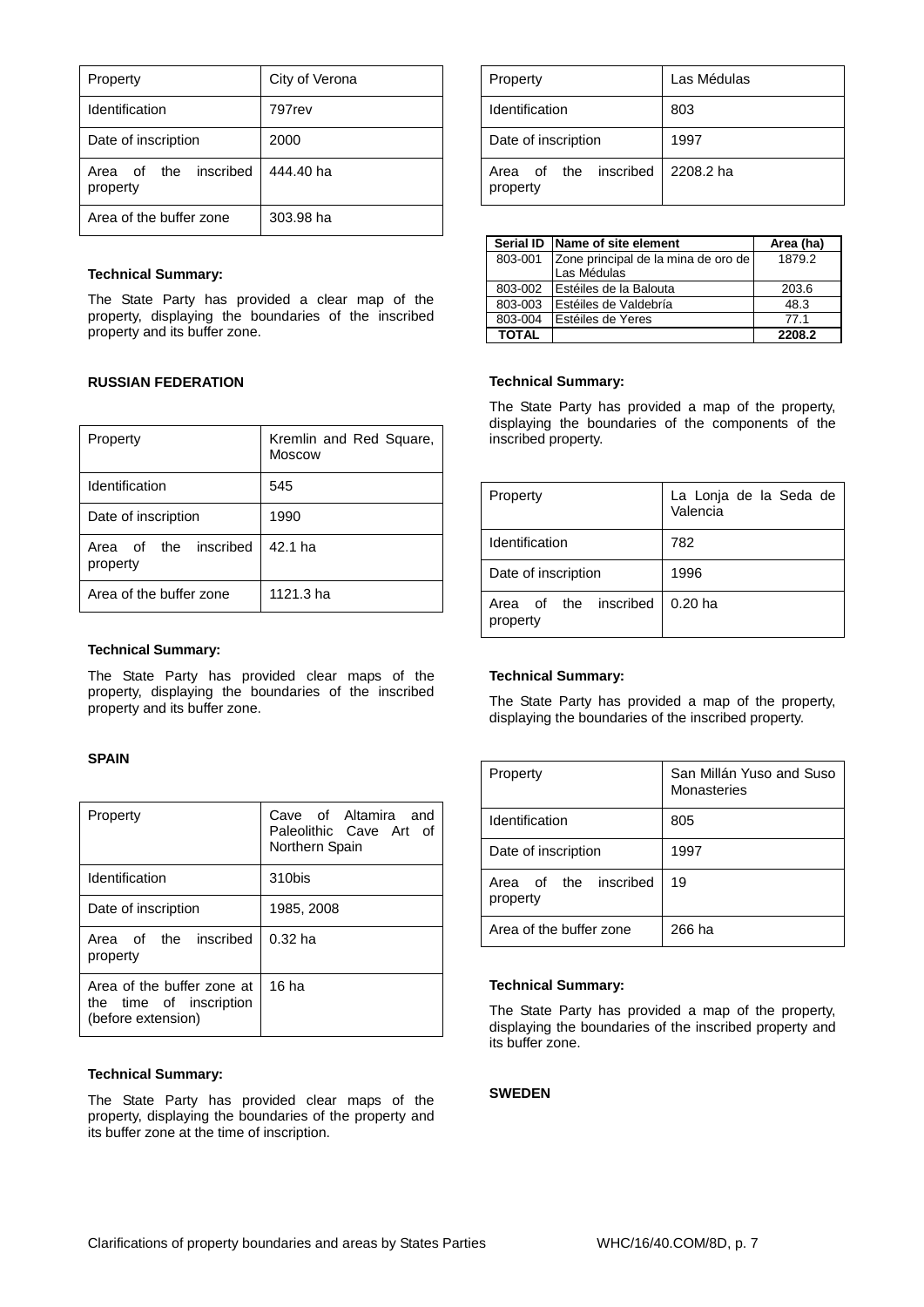| Property                             | Skogskyrkogården |
|--------------------------------------|------------------|
| Identification                       | 558rev           |
| Date of inscription                  | 1994             |
| inscribed<br>Area of the<br>property | 108.8 ha         |

## **Technical Summary:**

The State Party has provided a map of the property, displaying the boundaries of the inscribed property.

# **UNITED STATES OF AMERICA**

| Property                                | Cahokia Mounds<br>State<br><b>Historic Site</b> |
|-----------------------------------------|-------------------------------------------------|
| Identification                          | 198                                             |
| Date of inscription                     | 1982                                            |
| inscribed<br>the<br>Area of<br>property | 541                                             |

#### **Technical Summary:**

The State Party has provided a map of the property, displaying the boundaries of the inscribed property.

| Property                          | <b>Chaco Culture</b> |
|-----------------------------------|----------------------|
| Identification                    | 353 <sub>rev</sub>   |
| Date of inscription               | 1987                 |
| Area of the inscribed<br>property | 14261 ha             |

| Serial ID | Name of site element                                                                | Area (ha) |
|-----------|-------------------------------------------------------------------------------------|-----------|
| 353-001   | Chaco Culture National Historical<br>Park, New Mexico, USA<br>Contiguous unit       | 13,011 ha |
| 353-002   | Chaco Culture National Historical<br>Park, New Mexico, USA - Kin<br>Bineola Unit    | 554       |
| 353-003   | Chaco Culture National Historical<br>Park, New Mexico, USA – Kin Ya'a<br>Unit       | 105       |
| 353-004   | Chaco Culture National Historical<br>Park, New Mexico, USA - Pueblo<br>Pintado Unit | 65        |
| 353-005   | Aztec Ruins National Monument,<br>New Mexico, USA                                   | 11        |
| 353-006   | Bureau of Land Management, New<br>Mexico, USA - Casamero Unit                       | 65        |
| 353-007   | Bureau of Land Management, New<br>Mexico, USA – Kin Nizhoni Unit                    | 248       |

| 353-008 | Bureau of Land Management, New<br>Mexico, USA - Pierre's Site Unit | 170   |
|---------|--------------------------------------------------------------------|-------|
| 353-009 | Bureau of Land Management, New<br>Mexico, USA - Twin Angels Unit   | 16    |
| 353-010 | Bureau of Land Management, New<br>Mexico, USA - Halfway House Unit | 16    |
| TOTAI   |                                                                    | 14261 |

## **Technical Summary:**

The State Party has provided a map of the property, displaying the boundaries of the inscribed property and the serial nomination table.

| Property                             | La Fortaleza and San<br>Juan National Historic Site<br>in Puerto Rico |  |
|--------------------------------------|-----------------------------------------------------------------------|--|
| Identification                       | 266                                                                   |  |
| Date of inscription                  | 1983                                                                  |  |
| inscribed<br>Area of the<br>property | 33.39 ha                                                              |  |

|         | Serial ID Name of site element        | Area (ha) |
|---------|---------------------------------------|-----------|
| 266-001 | <b>ILa Fortaleza and San Juan NHS</b> | 31.17     |
| 266-002 | Fort San Juan de la Cruz              | 2.07      |
| 266-003 | Bastion de las Palmas                 | 0.15      |
| TOTAL   |                                       | 33.39     |

# **Technical Summary:**

The State Party has provided a map of the property, displaying the boundaries of the inscribed property.

# **LATIN AMERICA AND THE CARIBBEAN**

# **BELIZE**

| Property                                   | Belize<br><b>Barrier</b><br>Reef<br>Reserve System |
|--------------------------------------------|----------------------------------------------------|
| <b>Identification</b>                      | 764                                                |
| Date of inscription                        | 1996                                               |
| inscribed<br>the<br>of<br>Area<br>property | 96300 ha                                           |

| <b>Serial ID</b> | Name of site element               | Area (ha) |
|------------------|------------------------------------|-----------|
| 764-001          | Bacalar Chico National Park and    | 10700     |
|                  | <b>Marine Reserve</b>              |           |
| 764-002          | <b>Blue Hole Natural Monument</b>  | 4100      |
| 764-003          | Half Moon Caye Natural Monument    | 3900      |
| 764-004          | South Water Caye Marine Reserve    | 29800     |
| 764-005          | <b>Glovers Reef Marine Reserve</b> | 30800     |
| 764-006          | Laughing Bird Caye National Park   | 4300      |
| 764-007          | Sapodilla Cayes Marine Reserve     | 12700     |
| <b>Total</b>     |                                    | 96300     |